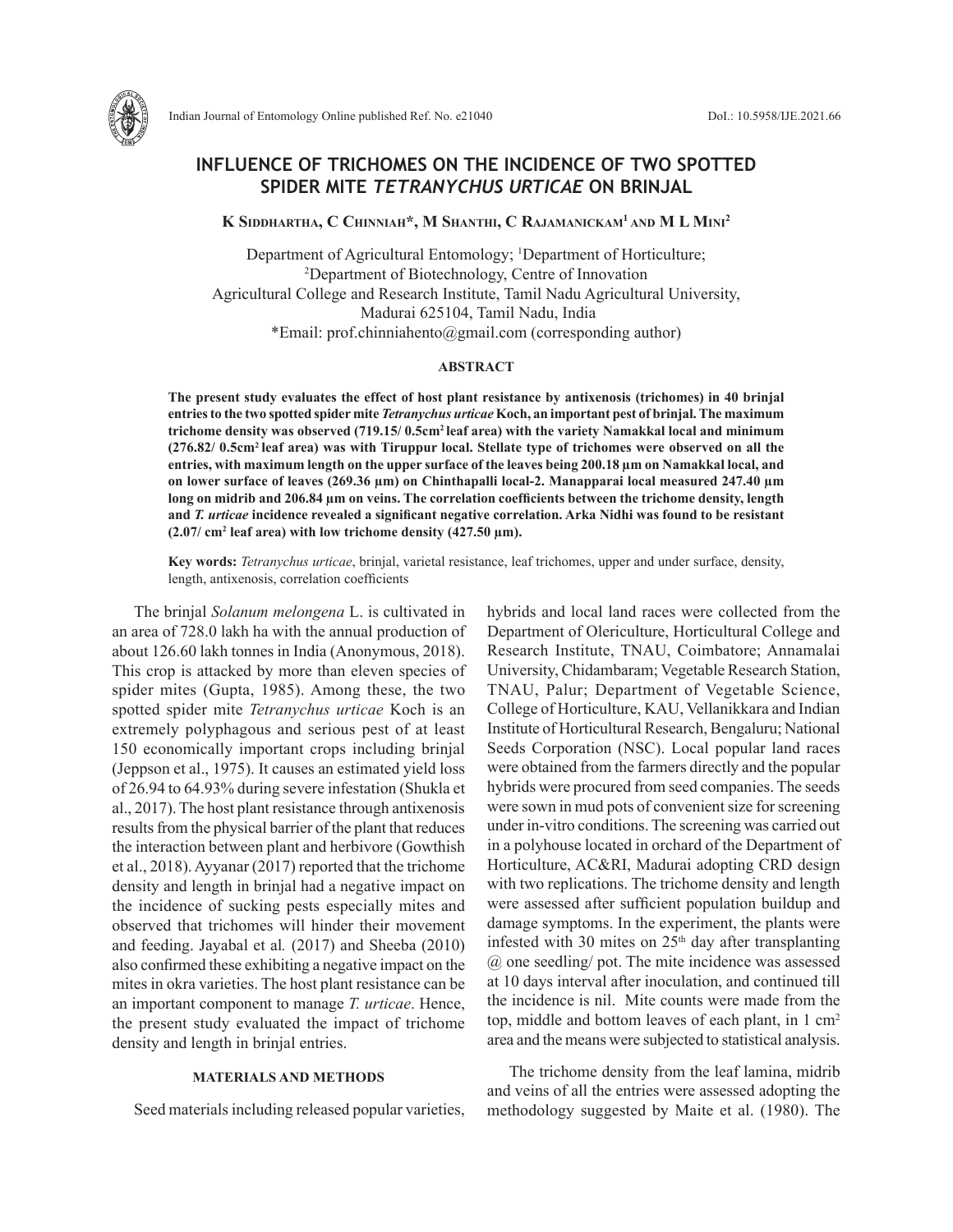| S.           | Entries                 | Mite incidence/                 | Trichome length $(\mu m)$ |                |                |                | No. of                                        |
|--------------|-------------------------|---------------------------------|---------------------------|----------------|----------------|----------------|-----------------------------------------------|
| No.          |                         | cm <sup>2</sup> leaf area       | Upper surface             | Lower surface  | Midrib         | Veins          | trichomes/0.5<br>cm <sup>2</sup> area of leaf |
| $\mathbf{1}$ | Ariyalur local-1        | 7.42 $(2.81)$ <sup>ef</sup>     | 152.52 (12.37)            | 202.48 (14.25) | 172.41 (13.15) | 181.85 (13.50) | 560.98 (23.70)                                |
| $\sqrt{2}$   | Ariyalur local-2        | $16.22 (4.09)$ <sup>jkl</sup>   | 120.76(11.01)             | 160.20 (12.68) | 135.96 (11.68) | 158.39 (12.61) | 372.75 (19.32)                                |
| 3            | Arka Anand              | $3.27(1.94)^{b}$                | 164.33 (12.84)            | 232.75 (15.27) | 216.68 (14.74) | 193.35 (13.92) | 680.07 (26.09)                                |
| $\sqrt{4}$   | Arka Harshitha          | $7.28(2.79)$ <sup>def</sup>     | 156.75 (12.54)            | 205.53 (14.35) | 192.51 (13.89) | 183.63 (13.57) | 553.32 (23.53)                                |
| 5            | Arka Keshav             | $6.82 (2.71)^{cde}$             | 155.20 (12.48)            | 209.50 (14.49) | 180.15 (13.44) | 184.50 (13.60) | 540.00 (23.25)                                |
| 6            | Arka Nidhi              | $2.07(1.60)^a$                  | 186.65 13.68)             | 232.57 (15.27) | 210.22 (14.52) | 201.94 (14.23) | 427.50 (20.69)                                |
| 7            | Annamalai-1             | $17.9(4.29)^m$                  | 123.50 (11.14)            | 162.25 (12.76) | 149.75 (12.26) | 151.79 (12.34) | 365.32 (19.13)                                |
| $\,$ 8 $\,$  | Bhavani local           | $6.55(2.66)$ <sup>cd</sup>      | 159.78 12.66)             | 227.60 (15.10) | 205.66 (14.36) | 192.05 (13.88) | 588.00 (24.26)                                |
| 9            | $CO-2$                  | $16.32 (4.10)$ <sup>jkl</sup>   | 122.78(11.1)              | 162.00(12.75)  | 147.54 (12.17) | 157.80 (12.58) | 388.75 (19.73)                                |
| 10           | Chinthapalli<br>local-1 | 7.40 $(2.81)$ <sup>ef</sup>     | 157.43 (12.57)            | 217.58 (14.77) | 199.95 (14.16) | 181.57 (13.49) | 574.98 (23.99)                                |
| 11           | Chinthapalli<br>local-2 | $2.25(1.66)^a$                  | 166.21 (12.91)            | 269.36 (16.43) | 247.03 (15.73) | 203.50 (14.28) | 703.77 (26.54)                                |
| 12           | Gottivada local         | $14.27(3.84)^{i}$               | 130.00 (11.42)            | 157.25 (12.56) | 151.30 (12.32) | 161.30 (12.72) | 377.33 (19.44)                                |
| 13           | Guntur local-1          | $15.47(4.00)^{j}$               | 106.52 (10.34)            | 159.30 (12.64) | 144.56 (12.04) | 153.70 (12.42) | 379.17 (19.49)                                |
| 14           | Guntur local-2          | $17.37(4.23)^{lm}$              | 111.48 (10.58)            | 136.65 (11.71) | 124.55 (11.18) | 126.79 (11.28) | 349.87 (18.72)                                |
| 15           | Haritha                 | $7.48(2.82)$ ef                 | 148.65 (12.21)            | 228.13 (15.12) | 169.57 (13.04) | 186.99 (13.69) | 550.25 (23.47)                                |
| 16           | Irapaduguda             | $16.30(4.10)$ <sup>jkl</sup>    | 125.95 (11.24)            | 158.85 (12.62) | 149.67 (12.25) | 158.84 (12.62) | 328.33 (18.13)                                |
|              | local                   |                                 |                           |                |                |                |                                               |
| 17           | Kovilpatti local        | $7.05(2.75)^{\text{cdef}}$      | 146.88 (12.14)            | 222.88 (14.95) | 171.25(13.11)  | 174.80 (13.24) | 534.50 (23.13)                                |
| 18           | Manapparai              | $3.47(1.99)^{b}$                | 165.72 (12.89)            | 236.31 (15.39) | 247.40 (15.74) | 206.84 (14.40) | 684.00 (26.16)                                |
|              | local                   |                                 |                           |                |                |                |                                               |
| 19           | Madurai local           | $7.38(2.81)$ ef                 | 147.38 (12.16)            | 221.48 (14.90) | 180.52 (13.45) | 185.28 (13.63) | 584.78 (24.19)                                |
| 20           | Mahy-91                 | 15.52 $(4.00)^{j}$              | 106.98 (10.37)            | 140.05 (11.86) | 149.36 (12.24) | 159.90 (12.67) | 346.00 (18.61)                                |
| 21           | $MDU-1$                 | 15.82 $(4.04)$ <sup>jk</sup>    | 114.63 (10.73)            | 143.69 (12.01) | 139.75 (11.84) | 145.30 (12.07) | 392.82 (19.83)                                |
| 22           | Musiri local-1          | $7.08 (2.75)^{\text{cdef}}$     | 150.38 (12.28)            | 222.60 (14.94) | 198.71 (14.11) | 172.62 (13.16) | 543.17 (23.32)                                |
| 23           | Musiri local-2          | $7.15(2.77)^{cdef}$             | 147.88 (12.18)            | 219.08 (14.82) | 198.02 (14.09) | 187.87 (13.72) | 566.92 (23.82)                                |
| 24           | Musiri local-3          | $7.33(2.8)$ <sup>def</sup>      | 152.07 (12.35)            | 217.95 (14.78) | 178.71 (13.39) | 189.90 (13.80) | 556.42 (23.60)                                |
| 25           | Namakkal local          | $(1.92)^{b}$                    | 200.18 (14.17)            | 271.59 (16.50) | 223.15 (14.95) | 198.26 (14.10) | 719.15 (26.83)                                |
| 26           | Palur-2                 | $11.65(3.49)^{8}$               | 134.90 (11.64)            | 195.15 (13.99) | 154.31 (12.44) | 173.66 (13.20) | 449.92 (21.22)                                |
| 27           | Pusa purple<br>long     | $11.48(3.46)^{8}$               | 138.25 (11.78)            | 169.55 (13.04) | 153.75 (12.42) | 166.95 (12.94) | 450.92 (21.25)                                |
| 28           | Swetha                  | 7.72 $(2.87)$ <sup>f</sup>      | 150.49 (12.29)            | 218.86 (14.81) | 186.30 (13.67) | 188.40 (13.74) | 540.83 (23.27)                                |
| 29           | Sungro                  | $18.10(4.31)^m$                 | 129.17 (11.39)            | 214.43 (14.66) | 193.79 (13.94) | 175.96 (13.28) | 317.25 (17.83)                                |
|              | (No. 132)               |                                 |                           |                |                |                |                                               |
| 30           | Simran                  | $15.12(3.95)^{ij}$              | 131.20 (11.480)           | 151.04 (12.31) | 151.61 (12.33) | 122.40 (11.09) | 395.83 (19.91)                                |
| 31           | Surya                   | $7.47(2.82)$ ef                 | 159.71 (12.66)            | 203.58 (14.29) | 184.02 (13.58) | 172.33 (13.15) | 546.15 (23.38)                                |
| 32           | Telikecherla<br>local   | $16.00 (4.06)$ <sup>jk</sup>    | 112.93 (10.65)            | 154.68 (12.46) | 150.08 (12.27) | 160.21 (12.68) | 361.23 (19.02)                                |
| 33           | Tiruppur local          | $20.52$ $(4.58)^n$              | 119.60 (10.96)            | 120.38 (10.99) | 112.79 (10.64) | 138.19 (11.78) | 276.82 (16.65)                                |
| 34           | Tuni local              | $6.45(2.64)^c$                  | 157.38 (12.56)            | 219.90 (14.85) | 185.96 (13.65) | 188.97 (13.76) | 591.58 (24.33)                                |
| 35           | <b>UGIE-4411</b>        | $12.78(3.64)$ <sup>h</sup>      | 145.21 (12.07)            | 200.56 (14.18) | 156.35 (12.52) | 167.38 (12.96) | 471.83 (21.73)                                |
| 36           | Ujala                   | $7.37(2.81)$ <sup>def</sup>     | 149.53 (12.25)            | 222.65 (14.94) | 193.73 (13.94) | 181.70 (13.50) | 553.60 (23.54)                                |
| 37           | Vijay                   | $16.97(4.18)$ <sup>klm</sup>    | 128.25 (11.35)            | 157.28 (12.56) | 151.16 (12.32) | 163.93 (12.82) | 376.83 (19.43)                                |
|              | (ARBH-905)              |                                 |                           |                |                |                |                                               |
| 38           | VNR Kanchi              | $11.37(3.45)^{8}$               | 135.97 (11.68)            | 186.50 (13.67) | 152.90 (12.39) | 160.56 (12.69) | 474.83 (21.80)                                |
| 39           | <b>VNR Kirti</b>        | $7.03$ $(2.74)$ <sup>cdef</sup> | 157.63 (12.57)            | 211.73 (14.57) | 207.31 (14.42) | 179.32 (13.41) | 571.82 (23.92)                                |
|              | (ARBH-555)              |                                 |                           |                |                |                |                                               |
| 40           | <b>VNR Utkal</b>        | $6.92 (2.72)^{cdef}$            | 152.81 (12.38)            | 216.50 (14.73) | 204.85 (14.33) | 172.03 (13.14) | 551.50 (23.49)                                |
| SEd          |                         | 0.0777                          | 0.5919                    | 0.5933         | 0.5123         | 0.5398         | 0.3505                                        |
|              | $CD (p=0.05)$           | 0.1570                          | 1.1964                    | 1.1991         | 1.0355         | 1.0910         | 0.7084                                        |
|              |                         |                                 |                           |                |                |                |                                               |

Table 1. Screening of brinjal entries for resistance to *T. urticae*

**\*** Each value mean of two replications; Figures in parentheses square root transformed values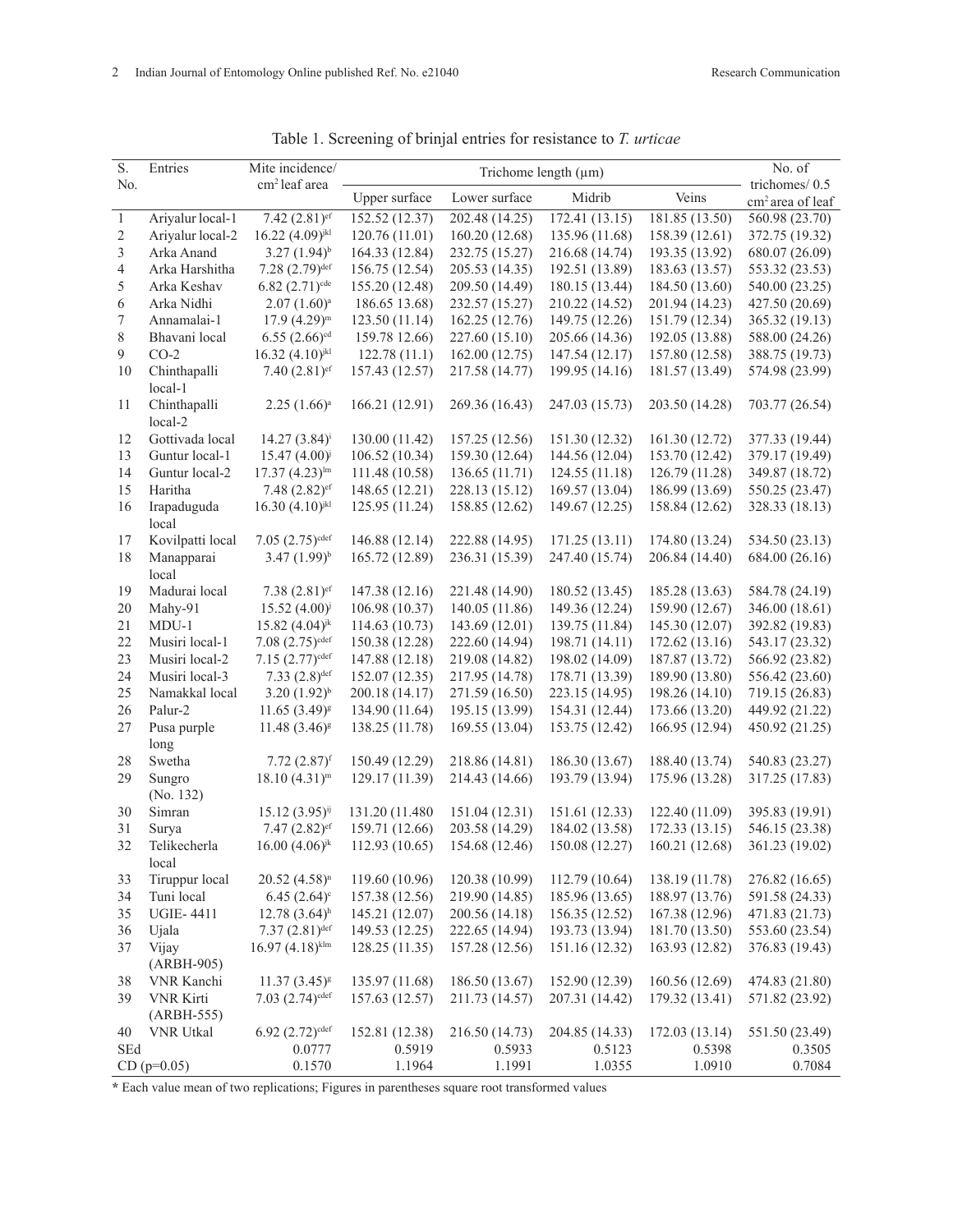number of trichomes/ half cm<sup>2</sup> was counted under a stereozoom microscope (Carl Zeiss Stemi 508) at 10x magnification. The trichome length was also measured by using the same leaf bit used for trichome density assessment (Laichattiwar et al., 2018). The data from pot culture and laboratory experiments were subjected to ANOVA using AGRESS software, and significance evaluated by F-tests, while the significance of difference between the treatment mean values was compared by LSD (p=0.05). Correlation and regression coefficients were computed to find out the relationship between the mite incidence and trichome density and length, using SPSS ver.17.0 software.

## **RESULTS AND DISCUSSION**

The trichome density on leaves revealed highly significant differences among the brinjal entries screened, maximum being in the leaves of Namakkal local  $(719.15/0.5 \text{ cm}^2)$  while the minimum was with the Tiruppur local  $(276.82/0.5 \text{ cm}^2)$  (Table 1). Ayyanar (2017) also observed maximum trichome density on resistant entry IC 249358 ( $652 / \text{ cm}^2$ ) and the least (236/ cm2 ) with IC 261801 which is a highly susceptible one. Jayanthi et al. (2018) also observed similar variations in density of trichomes in brinjal varieties on both adaxial  $(76.66 \pm 1.90)$  and abaxial surfaces  $(121.58 \pm 2.02)$ , exhibiting a positive correlation between trichomes on adaxial and abaxial surfaces. Nain et al. (2017) with seven genotypes of okra observed similar effects of trichomes in okra. Exceptionally, Arka Nidhi which was identified as a resistant entry  $(2.07/\text{ cm}^2 \text{ leaf area})$ recorded low trichome density of  $(427.50/0.5 \text{ cm}^2 \text{ leaf})$ area). Sarma (2010) observed Arka Nidhi with the least mite incidence (8.15 mites/ 6.25 cm<sup>2</sup>) among 12 brinjal entries screened against *T. macfarlanei.* The correlation coefficients (r) between total trichome density and *T. urticae* incidence revealed that the number of trichomes/ 0.5 cm2 leaf area exhibits a significant negative correlation ( $r = -0.9195$ ). These observations agree with those of Sarma (2010), Mutthuraju (2013), Mahendrakumar (2016), Ayyanar (2017) who observed that trichome density exhibited a significant negative correlation with mite incidence in brinjal.

The data on trichome length revealed highly significant differences among the brinjal entries, with maximum being observed on the upper surface of Namakkal local (200.18 µm), lower surface of Chinthapalli local-2 (269.36 µm), midrib of Manapparai local (247.40 μm), and veins of Manapparai local (206.84 µm). The least trichome length was observed

with Guntur local-1 (106.52  $\mu$ m) on upper surface, Tiruppur local (120.38 µm) on lower surface, Tiruppur local (112.79  $\mu$ m) on midrib, and Simran (122.40  $\mu$ m) on vein. Ayyanar (2017) observed that the incidence decreased with increase in length of trichomes, and trichomes in the lower surface of leaves were longer in brinjal. Star shaped (multi-radiate, stellate and non-glandular) trichome having one vertical hair and 7-8 horizontal hairs were observed in all the entries. Bayoumy et al. (2017) also reported that brinjal leaves had smooth and soft surfaces with stellate trichomes on both adaxial and abaxial surfaces of leaves. Jayabal et al. (2017) also observed similar trichomes in okra, with longer ones being observed in highly resistant and resistant entries. The correlation coefficients (r) between trichome length and *T. urticae* incidence revealed that the length on the upper and lower surfaces, those on midrib and veins exhibit a significant negative relationship (r  $= -0.905, -0.901, -0.862, -0.861,$  respectively). These observations are in conformity with those of Jayabal et al. (2017) and Ayyanar (2017). The multiple linear regression between *T. urticae* incidence and trichome length revealed a significantly high value ( $R^2 = 0.87$ ), implying that these trichome length contributed directly towards the population buildup of *T. urticae* on brinjal entries to an extent of 87.65%. Thus, it is concluded that host plant resistance (antixenosis) observed with brinjal's morphological characters like trichome density and length exhibit a significant negative impact on the incidence of *T. urticae*.

#### **REFERENCES**

- Anonymous. 2018. National Horticulture Board, Area and production of horticulture crops for 2018 - 19 (3rd advance estimates).
- Ayyanar S. 2017. Studies on diversity, temporal trend screening for resistance and biorational management of sucking pests of brinjal (*Solanum melongena* L.). Ph D Thesis, Tamil Nadu Agricultural University, Agricultural College and Research Institute, Madurai. 68-112 pp.
- Bayoumy M H, Awadalla S S, El-Gendy M A, El-Lawatay N E. 2017. Comparative morphology and chemical composition of plant leaf and their relation with population density of certain piercingsucking insect pests. Journal of Plant Protection and Pathology 8(2): 31-37.
- Gowthish K, Muthukumaran N, Selvanarayanan V. 2018. Antixenosis resistance in blackgram against leaf caterpillar *Spodoptera litura* Fab. Multilogic in Science 8: 62-65.
- Gupta S K. 1985. Handbook plant mites of India. Zoological Survey of India. Kolkata. 520 pp.
- Jayabal T D, Chinniah C, Kalyanasundaram M. 2017. Impact of trichomes on the incidence of two spotted spider mite *Tetranychus urticae*  (Koch) on okra *Abelmoschus esculentus* L.(Moench). Journal of Entomology and Zoological Studies 5(6): 2540-2546.
- Jayanthi P D, Ravindra M A, Kempraj V, Roy T K, Shivashankara K